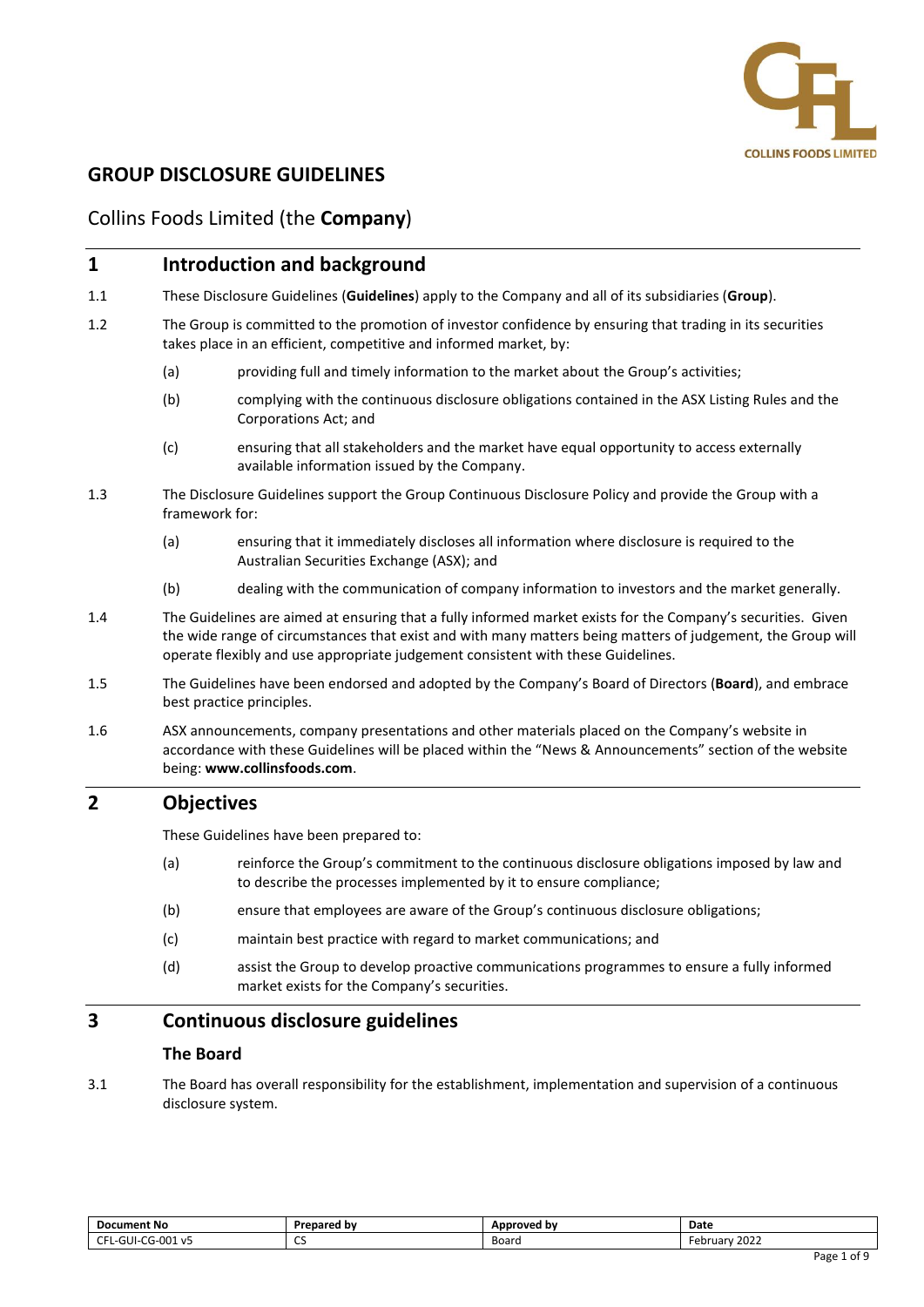- 3.2 The Board's responsibilities are to:
	- (a) ensure ongoing compliance with the Group's disclosure obligations;
	- (b) monitor regulatory requirements in order to ensure that these Guidelines continue to conform to those requirements and do not become out-of-date; and
	- (c) establish a system for monitoring compliance with the Group's disclosure obligations and these Guidelines.

#### **Disclosure Committee**

- 3.3 The Board has established a Disclosure Committee as a management committee to be responsible for the Group's compliance with its continuous disclosure obligations.
- 3.4 The members of the Disclosure Committee are:
	- (a) Chairman or Non-executive Director as delegated by the Board;
	- (b) Managing Director & CEO;
	- (c) Group Chief Financial Officer;
	- (d) Company Secretary; and
	- (e) Investor relations adviser.
- 3.5 In connection with these Guidelines, the Disclosure Committee is responsible for:
	- (a) making recommendations to the Board about what information will be disclosed to the market via the ASX; and
	- (b) monitoring compliance with the Group Continuous Disclosure Policy and these Guidelines.

#### **Disclosure Officer**

- 3.6 The Board has appointed the Company Secretary to act as the Disclosure Officer to:
	- (a) be responsible (at the direction of the Board and/or Disclosure Committee) for disclosures to ASX;
	- (b) have responsibility for communications with the ASX in relation to its Listing Rules;
	- (c) take such action as the Disclosure Officer considers necessary or appropriate to ensure that the Reporting Officers and their subordinates are aware of and understand the nature of the Group's continuous disclosure obligations and the requirements of the Group Continuous Disclosure Policy and these Guidelines; and
	- (d) maintain minutes of the Disclosure Committee meetings.

#### **Reporting Officer**

- 3.7 The Disclosure Committee has responsibility for ensuring that a Reporting Officer is appointed for each business unit. The Managing Director & CEO may remove or appoint additional Reporting Officers.
- 3.8 Each Reporting Officer must:
	- (a) ensure that colleagues and subordinates are aware of the responsibilities of the Group and its officers under the Group Continuous Disclosure Policy and these Guidelines;
	- (b) implement and supervise reporting procedures for subordinate staff in relation to disclosure to that Reporting Officer of potentially price or value sensitive information; and
	- (c) immediately disclose to the Disclosure Officer all potentially price sensitive information that comes to their attention, having regard to the underlying principle outlined in paragraph [3.11](#page-2-0) below, and the disclosure requirements of the Listing Rules (see Appendices A and B).

| <b>Document No</b>                                                     | Prepared by     | Approved by | Date            |
|------------------------------------------------------------------------|-----------------|-------------|-----------------|
| . G-NOT<br>~-<br>$\sim$<br>JUF'<br>J۷<br>F'<br>uu r<br><b>v</b> –<br>. | --<br>ິ<br>$ -$ | Board<br>.  | 2022<br>ebruary |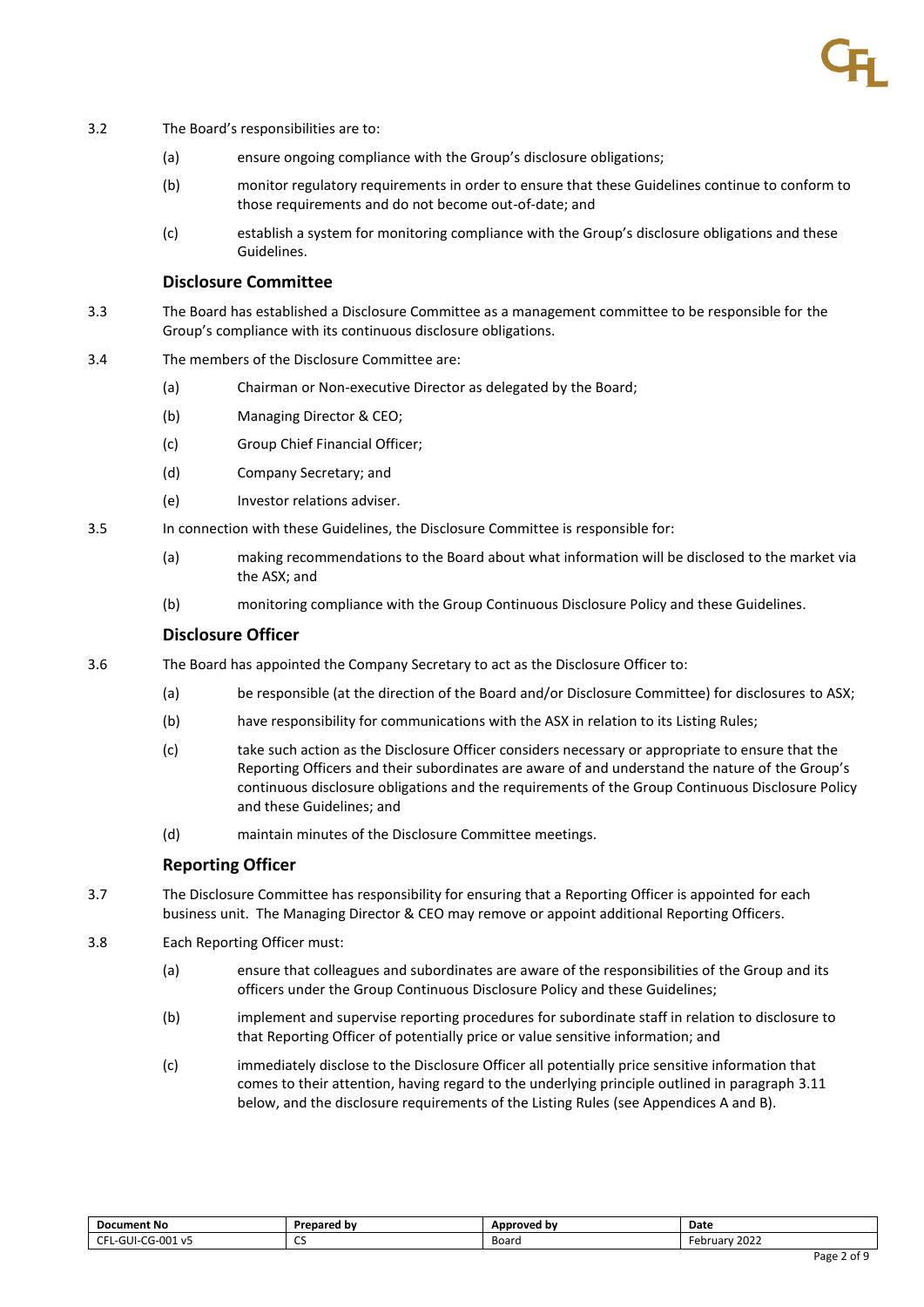### **Guiding Principle**

3.9 The Company must immediately notify the market, via announcements to ASX of any information concerning the Group that a reasonable person would expect to have a "material" effect on the price or value of the Company's securities (includes shares).

#### **Exception to the Guiding Principle**

- 3.10 Disclosure is not required where:
	- (a) a reasonable person would not expect the information to be disclosed; and
	- (b) the information is confidential; and
	- (c) one or more of certain conditions contained in "Listing Rule 3.1.3" are satisfied.

All three requirements must be met contemporaneously.

### **What is material information?**

- <span id="page-2-0"></span>3.11 The Board and Disclosure Committee is responsible for making decisions about what information will be disclosed. Materiality exists if there is a substantial probability that the information would influence investors in deciding whether to by, hold or sell the Company's securities.
- 3.12 "Materiality" is assessed against this qualitative test.

### **Communication of disclosable material**

3.13 All information disclosed to the ASX in compliance with this Guideline will be promptly placed on the Company's website following receipt of confirmation of its release from the ASX.

## **4 Market disclosure guidelines**

#### **Contact with the market**

- 4.1 The Group follows a calendar of regular disclosures to the market on its financial and operational results. Regular statutory and securities exchange listing rule requirements include:
	- (a) lodgement of half-yearly and annual financial statements;
	- (b) production of an annual report; and
	- (c) conducting an Annual General Meeting.
- 4.2 The Group's financial calendar can be accessed on its website at: www.collinsfoods.com.
- 4.3 The Corporations Law and ASX Listing Rules also require the Group to immediately release all other material information to the market outside the scheduled reporting events.
- 4.4 The Company's senior management interacts regularly with the market in a variety of ways, including results briefings, market announcements, one-on-one meetings with analysts/investors, Group briefings, strategy briefings and other educational sessions.
- 4.5 At all times when interacting with external individuals, investors, broker analysts and market participants, the Group adheres to the underlying principles set out in these Guidelines.

#### **Guiding principle**

- 4.6 The Group, and its executives, must ensure they do not communicate material information to an external party except where that information is also disclosed to the market generally.
- 4.7 The Company will immediately notify the ASX of any information a reasonable person would consider to materially affect the share price of, or influence an investment decision in its securities.

| <b>Document No</b>             | Prepared by         | Approved by | Date             |
|--------------------------------|---------------------|-------------|------------------|
| ~-<br>CG-001 v5·<br>-GUI-<br>. | $\sim$<br>ື<br>$ -$ | Board<br>.  | 2022<br>-ebruarv |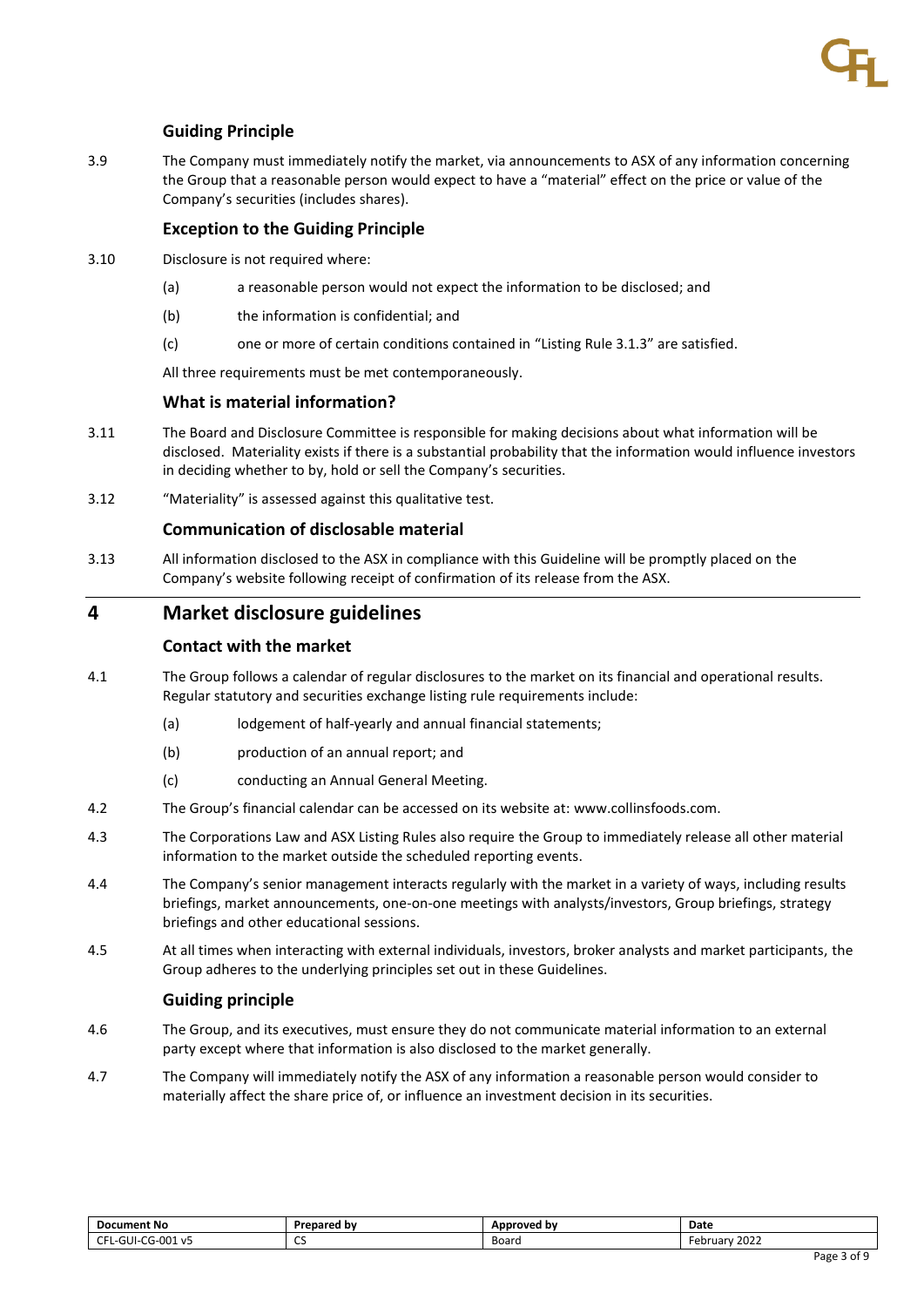### **Authorised spokespersons with regard to material information**

- 4.8 The number of executives that are authorised spokespersons has been restricted to minimise inconsistent communications and reduce the risk of inadvertent material disclosures.
- 4.9 There must be two authorised spokespersons in attendance at every investor relations event.
- 4.10 The only Group officers/employees/consultants authorised to speak on behalf of the Group to investors and broker analysts are:
	- (a) Chairman;
	- (b) Managing Director & CEO;
	- (c) CEO, Europe;
	- (d) Chief Operations Officer;
	- (e) Group Chief Financial Officer;
	- (f) Company Secretary;
	- (g) Investor Relations Adviser;
	- (h) senior managers specifically authorised by the Managing Director & CEO; and
	- (i) respective delegates of the above nominated for that purpose.
- 4.11 The only Group officers/employees authorised to speak on behalf of the Group to the media are:
	- (a) Chairman;
	- (b) Managing Director & CEO;
	- (c) CEO, Europe;
	- (d) Chief Operations Officer;
	- (e) Group Chief Financial Officer;
	- (f) Company Secretary;
	- (g) Media Relations Adviser;
	- (h) Investor Relations Adviser;
	- (i) senior managers specifically authorised by the Managing Director & CEO; and
	- (j) respective delegates of the above nominated for that purpose.
- 4.12 Authorised employees may become spokespersons for specific areas under their control (as required), although any comments made should be limited to their area of expertise. They must not comment on material price sensitive issues that have not been disclosed to the market generally.
- 4.13 No employee or associated party (such as consultants, advisers, lawyers, accountants, auditors, investment bankers, etc) can comment publicly on matters that are confidential unless authorised in advance by the Managing Director & CEO.
- 4.14 If any other employee receives a request for comment from an external investor, analyst or the media in relation to any matter concerning the Group they must advise that person that they are not authorised to speak on behalf of the Group and must refer enquiries from investors, broker analysts and the media, to the Group's Investor Relations Adviser or Media Relations Adviser (as appropriate).

#### **Rumours and market speculation**

4.15 Subject to its continuous disclosure obligations, the Group will not generally comment on rumours or market speculation.

| <b>Document No</b>                                               | <b>Prepared by</b> | Approved by | Date              |
|------------------------------------------------------------------|--------------------|-------------|-------------------|
| $\sim$ $\sim$ $\sim$<br>CG-001<br>$\sim$<br>L-GUI-i<br>. V5<br>u | $\sim$<br>ິ        | Board       | 2022<br>February. |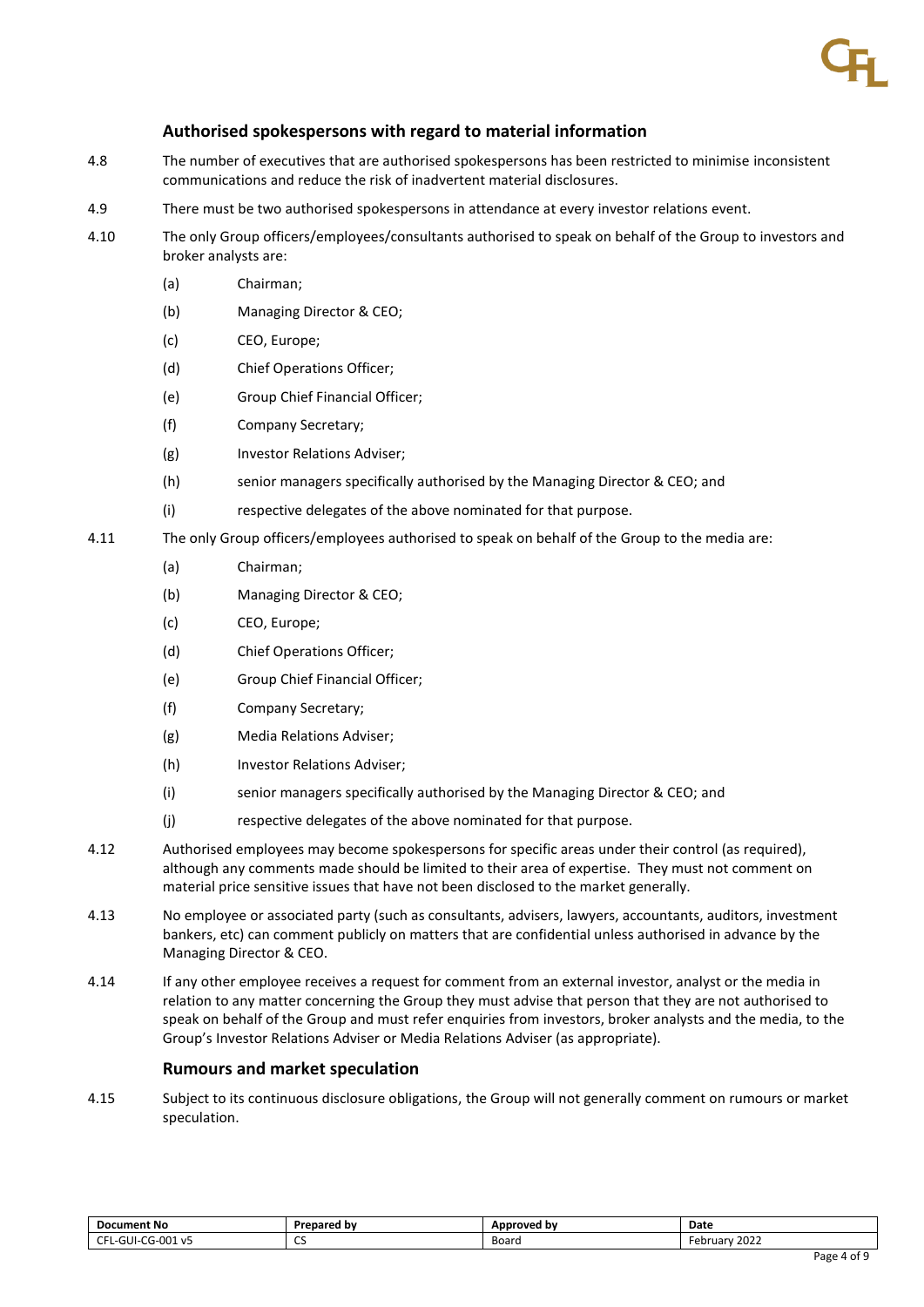## **Trading halts**

4.16 In order to facilitate an orderly, fair and informed market it may be necessary to request a trading halt from ASX. The Disclosure Committee, in consultation with the Board, will make all decisions relating to a trading halt.

#### **Communication "black out" periods**

- 4.17 The Group observes a series of "black out" periods throughout the year to protect against inadvertent disclosure of material price or value sensitive information.
- 4.18 The Group imposes the communication "black out" periods between the end of its financial reporting periods and announcement of results to the market.
- 4.19 In the "black out" periods:
	- (a) discussions with analysts should be kept to a minimum. If a meeting cannot be avoided there will be no discussion of financial information or material matters other than those previously disclosed to the market. Meetings requested during a "black out" period to discuss matters other than financial information or material matters previously disclosed to the market must first be approved by the Chairman;
	- (b) no comments will be made regarding broker research, particularly pre-results analyses; and
	- (c) discussions with institutional investors and individual investors should be kept to a minimum. If a meeting cannot be avoided there will be no discussion of financial information or material matters other than those previously disclosed to the market. Meetings requested during a "black out" period to discuss matters other than financial information or material matters previously disclosed to the market must first be approved by the Chairman.
- 4.20 This paragraph would not apply to the extent that the Group announces a material event during a "black out" period (relating to, for example, an acquisition, divestment, capital raisings, or profit warning) and is required to brief broker analysts and investors with regards to the announcement.

#### **One-on-one meetings**

- 4.21 The Group recognises the importance of the relationship between the Group and its investors and broker analysts.
- 4.22 From time to time, the Group participates in one-on-one discussions and meetings with broker analysts and investors. These are an important part of the Group's investor relations programme.
- 4.23 The key principle behind any such meetings is that no previously undisclosed material price or value sensitive information will be disclosed in any meeting with individual analysts or investors.
- 4.24 These meetings will be considered only as opportunities to provide background to previously disclosed information, as well as to engage in more detailed discussion on:
	- (a) long term strategy;
	- (b) the Group's history, vision and goals;
	- (c) management philosophy and the strength and depth of management;
	- (d) competitive advantages and risks;
	- (e) previously disclosed material information and risks;
	- (f) non-material information;
	- (g) industry trends and issues; and
	- (h) assumptions underlying market earnings forecasts, but not the forecasts themselves.
- 4.25 For the purpose of these Guidelines, a one-on-one meeting includes any communication between the Group and an analyst or investor including, and includes phone calls made to the Group's management.

| <b>Document No</b>                     | Prepared by        | Approved by | Date                         |
|----------------------------------------|--------------------|-------------|------------------------------|
| ~G-001 v5<br>$\sim$<br>-GUI-<br>$\sim$ | $\sim$<br>ິ<br>- - | Board<br>.  | 2022<br>-ohr<br>. uarv<br>cu |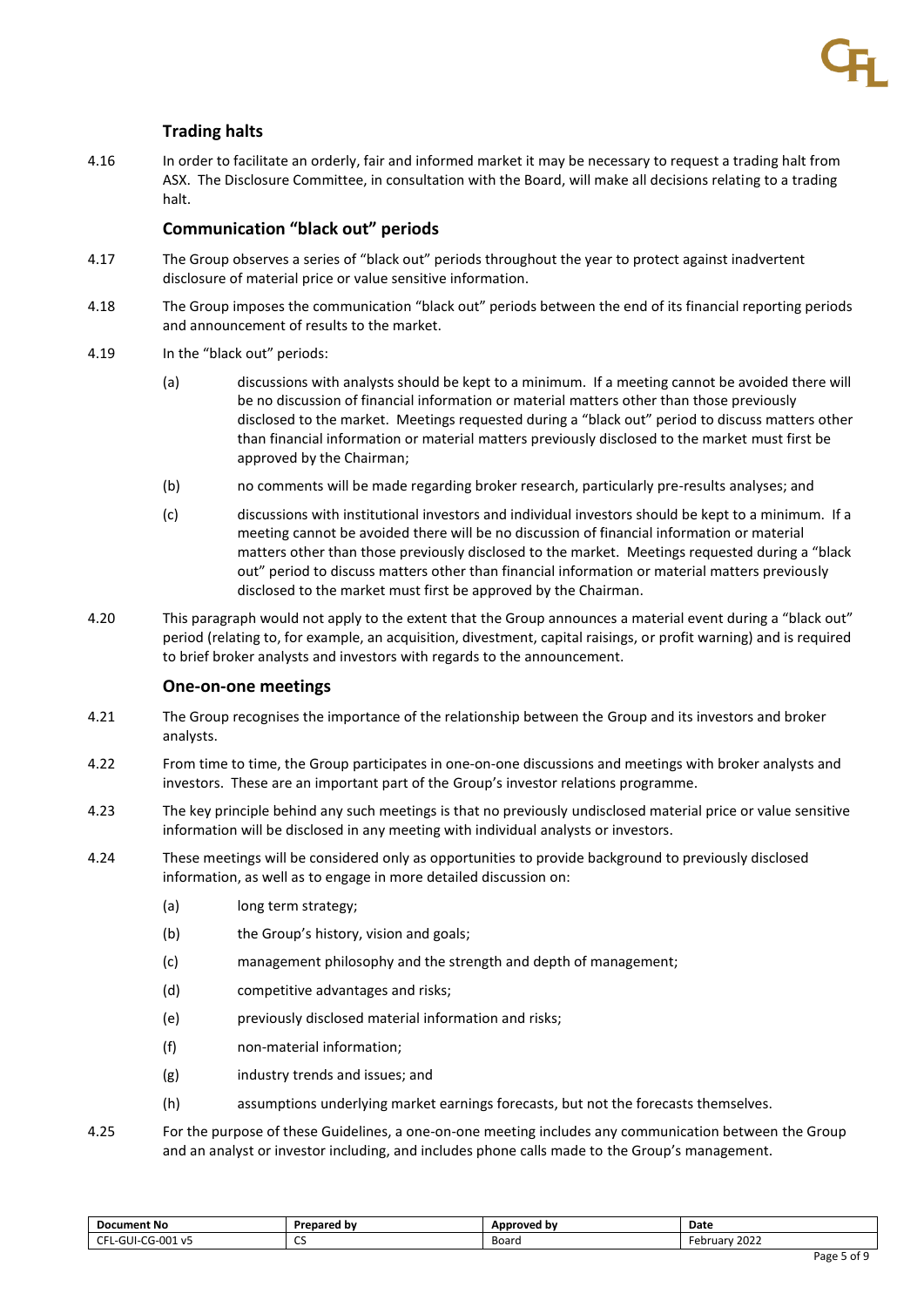- 4.26 For compliance purposes, where possible file notes will be made of all material one-on-one meetings held by the Group with analysts and investors and maintained for a reasonable period. A cross reference will be made to previous public announcements covering material information discussed with analysts.
- 4.27 If any Group employee participating in a meeting considers that a matter has been discussed that might constitute inadvertent disclosure of material information, they must immediately refer the matter to the Disclosure Officer for consideration as to the necessity to release the information to the ASX.
- 4.28 Earnings forecasts should only be discussed if previously issued by the Group by way of announcement to the market via the ASX. The Group does not generally issue earnings forecasts to the market, unless required to do so.
- 4.29 The Investor Relations Adviser, or authorised representative, should, if possible, be involved in all meetings with analysts and investors, or be fully briefed about those meetings.
- 4.30 For any series of one-on-one meetings arranged by the Group, any presentation materials (previously not disclosed) will be placed on the Group's website and if the presentation contains material price or value sensitive information, be first disclosed to the market via the ASX.
- 4.31 The policy for arranging one-on-one meetings is outlined in the Appendix.

#### **Group briefings/broker sponsored investor conferences**

- 4.32 The Group may hold group briefings with investors and/or broker analysts, or present at broker sponsored investor conferences, to discuss information that has been released to the market.
- 4.33 The Group's policy for conducting group briefings is to ensure that material information previously not disclosed to the market that is discussed at group briefings / broker sponsored investor conferences, will be announced to the market generally prior to the presentation being made on the same day.
- 4.34 Where a question raised in a group briefing/broker sponsored investor conference can only be answered by disclosing material price sensitive information, employees must decline to answer the question or take the question on notice and wait until the Group announces the information publicly through ASX before responding.
- 4.35 If any Group employee participating in a group briefing/broker sponsored investor conference considers that a matter has been discussed that may constitute inadvertent disclosure of material information, they must immediately refer the matter to the Disclosure Officer for consideration as to the necessity to immediately release the information to the ASX.
- 4.36 The Investor Relations Adviser, or authorised representative, should, if possible, be involved in all group briefings/broker sponsored investor conferences, or be fully briefed about those briefings.
- 4.37 The Group will make available on its website any relevant information (not previously disclosed) made available at group briefings/broker sponsored investor conferences including:
	- (a) copies of slides from analyst presentations; and
	- (b) slides/speeches made at investor conferences.

#### **Analyst reports and forecasts**

- 4.38 The Group recognises the important role performed by broker analysts in assisting the establishment of an efficient market with respect to its securities.
- 4.39 However, the Group is not responsible for, does not endorse nor will be seen to endorse, analyst earnings forecasts on the Group. Accordingly the Group will not:
	- (a) externally distribute analyst projections or reports (unless there is a cover note attached stating that Collins Foods does not endorse the earnings forecasts contained within the respective reports), but may do so for internal Board or management purposes; or
	- (b) post analyst research on its website, or refer to analyst recommendations on its website.
- 4.40 Where analysts send draft reports to employees of the Group for comment, they must be immediately referred to the Investor Relations Adviser.

| <b>Document No</b>                                   | <b>Prepared by</b> | Approved by | Date                       |
|------------------------------------------------------|--------------------|-------------|----------------------------|
| $\sim$ $-$<br>CG-001<br>$\sim$<br>L-GUI-i<br>V5<br>∼ | $\sim$<br>ິ<br>- - | Board       | .2021<br>February.<br>ZUZZ |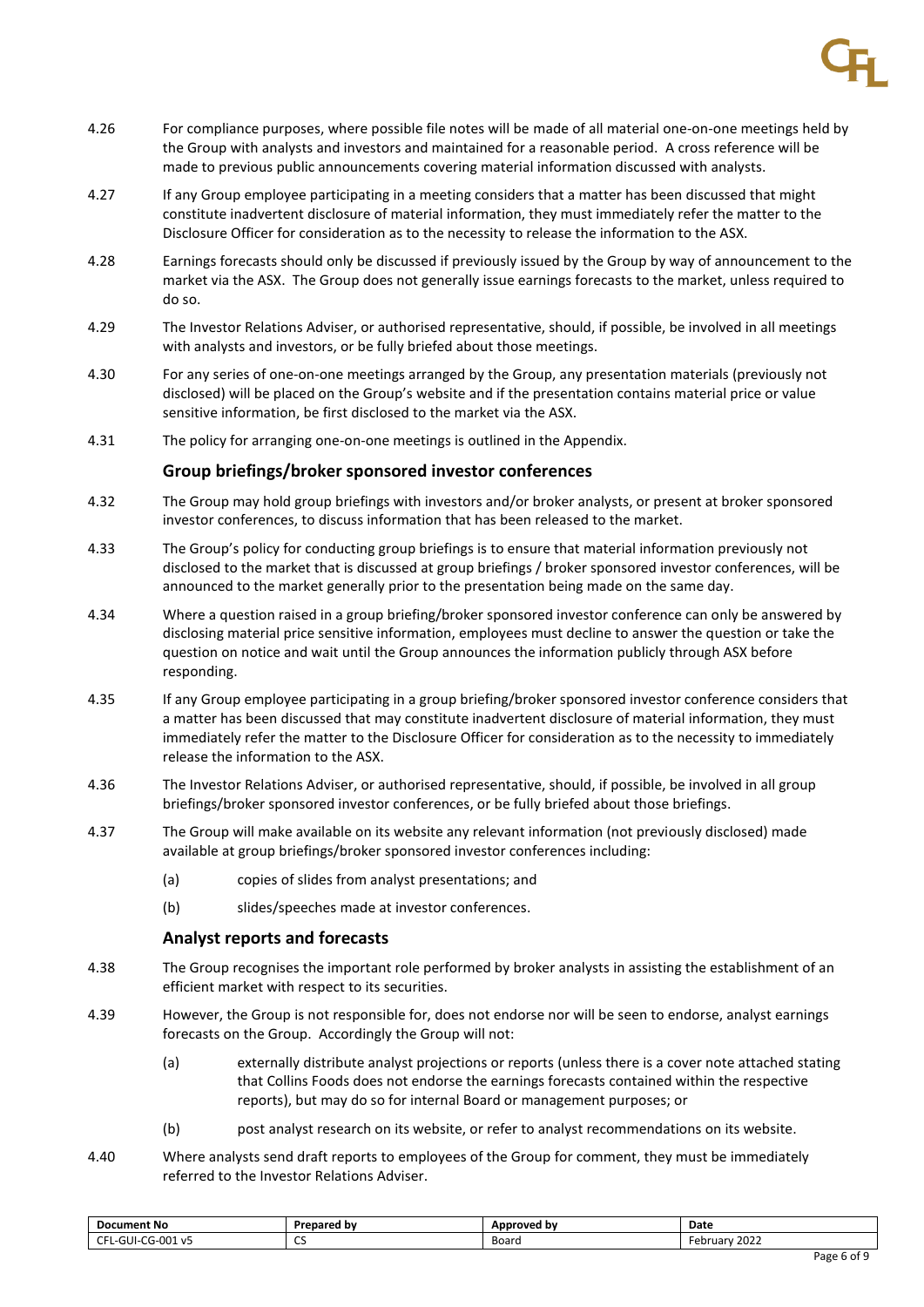- 4.41 To avoid inadvertent disclosure, comment on analyst reports will be restricted to:
	- (a) comments with regards to factual accuracy;
	- (b) information the Group has publicly released; and
	- (c) information that is in the public domain.
- 4.42 Given the level of price sensitivity to earnings projections, the Group will not comment on analyst forecasts or disclose its own earnings projections (unless required). However, the Group may consider it appropriate to comment on (or correct) an analyst report or earnings projections where:
	- (a) a proposed projection differs significantly from the Group's published earnings projections (if one has been made);
	- (b) the analyst has overlooked certain previously disclosed facts, factors or trends relating to the Group's historical performance or publicly available information
	- (c) the analyst appears to be miscalculating their earnings forecasts using publicly available information; and/or
	- (d) changes have occurred in the assumptions underlying the Group's earnings forecasts.
- 4.43 If the Group becomes aware that in general the market's earnings projections materially differ from the Group's own estimates, the Group may consider it appropriate to issue a profit statement.
- 4.44 The Investor Relations Adviser will keep a record of analyst earnings projections and be aware of the Group's own earnings estimates. The Board will be informed of analyst earnings projections at each Board meeting.

#### **Advance provision of briefing materials**

4.45 Any written materials to be used at one-on-one meetings or group briefings must be provided in advance to the Disclosure Officer to determine whether all information has been previously disclosed to the market or may require disclosure.

#### **Media release**

- 4.46 No media release (other than non-material releases, product releases or other similar releases) should be issued without first:
	- (a) being reviewed by the Disclosure Officer, Media Relations Adviser and Investor Relations Adviser; and
	- (b) being disclosed to the ASX and receiving an acknowledgement that the ASX has released the information to the market.

## **5 Reporting on Guidelines**

- 5.1 These Guidelines will be made publicly available by posting them to the Group's website in a clearly marked corporate governance section.
- 5.2 The Group's corporate governance statement will include an explanation of any departure from the ASX Corporate Governance best practice recommendation dealing with disclosure of material information.

## **6 Breaches**

- 6.1 Failure to comply with these Guidelines may lead to a breach of applicable legislation or with ASX Listing Rules or other regulations particularly in relation to continuous disclosure, which in turn may lead to personal penalties for Directors and officers.
- 6.2 Breaches of the Group Continuous Disclosure Policy and/or these Guidelines may lead to disciplinary action being taken against the employee in breach, including dismissal in serious cases.

| <b>Document No</b>                     | Prepared by        | Approved by | Date                         |
|----------------------------------------|--------------------|-------------|------------------------------|
| ~G-001 v5<br>$\sim$<br>-GUI-<br>$\sim$ | $\sim$<br>ິ<br>- - | Board<br>.  | 2022<br>-ohr<br>. uarv<br>cu |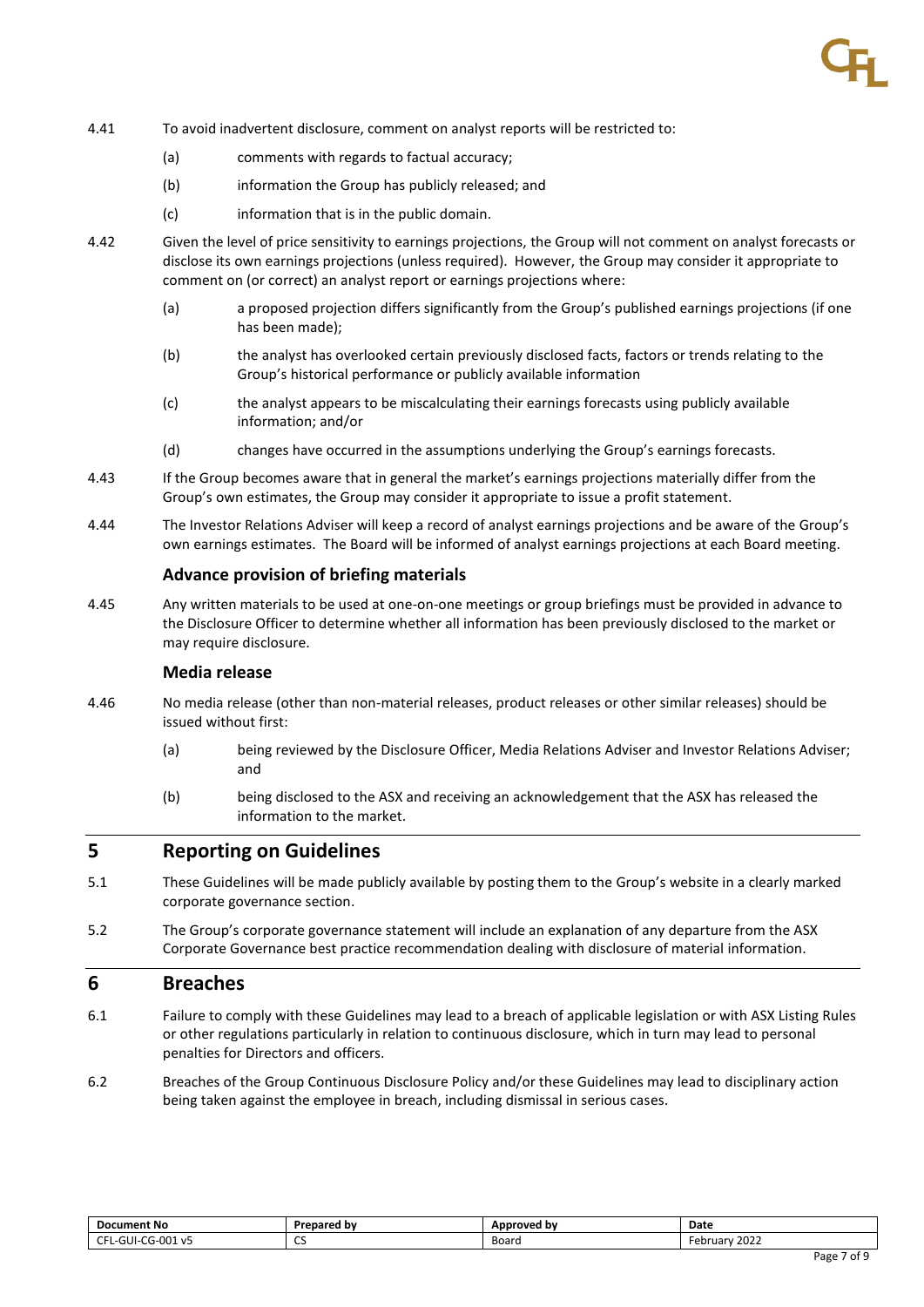# **7 Questions**

Any questions about Collins Foods' continuous disclosure obligations, or Guidelines that have been put in place, should be referred to the Disclosure Officer.

## **8 Review**

The Guidelines may be reviewed from time to time by the Disclosure Committee in light of experience in the Australian market and international best practice. Based on recommendations from the Disclosure Committee, the Board may amend these Guidelines from time to time as required. The Company Secretary will be responsible for communicating any amendments.

| <b>Document No</b>                                       | Prepared by         | Approved by | Date                                          |
|----------------------------------------------------------|---------------------|-------------|-----------------------------------------------|
| CG-001<br>~-<br>$\sim$<br>-GUI-<br>v-<br>$\sim$<br>- - - | $\sim$<br>ິ<br>$ -$ | Board<br>.  | $\sim$ $\sim$ $\sim$<br>February<br>2022<br>. |